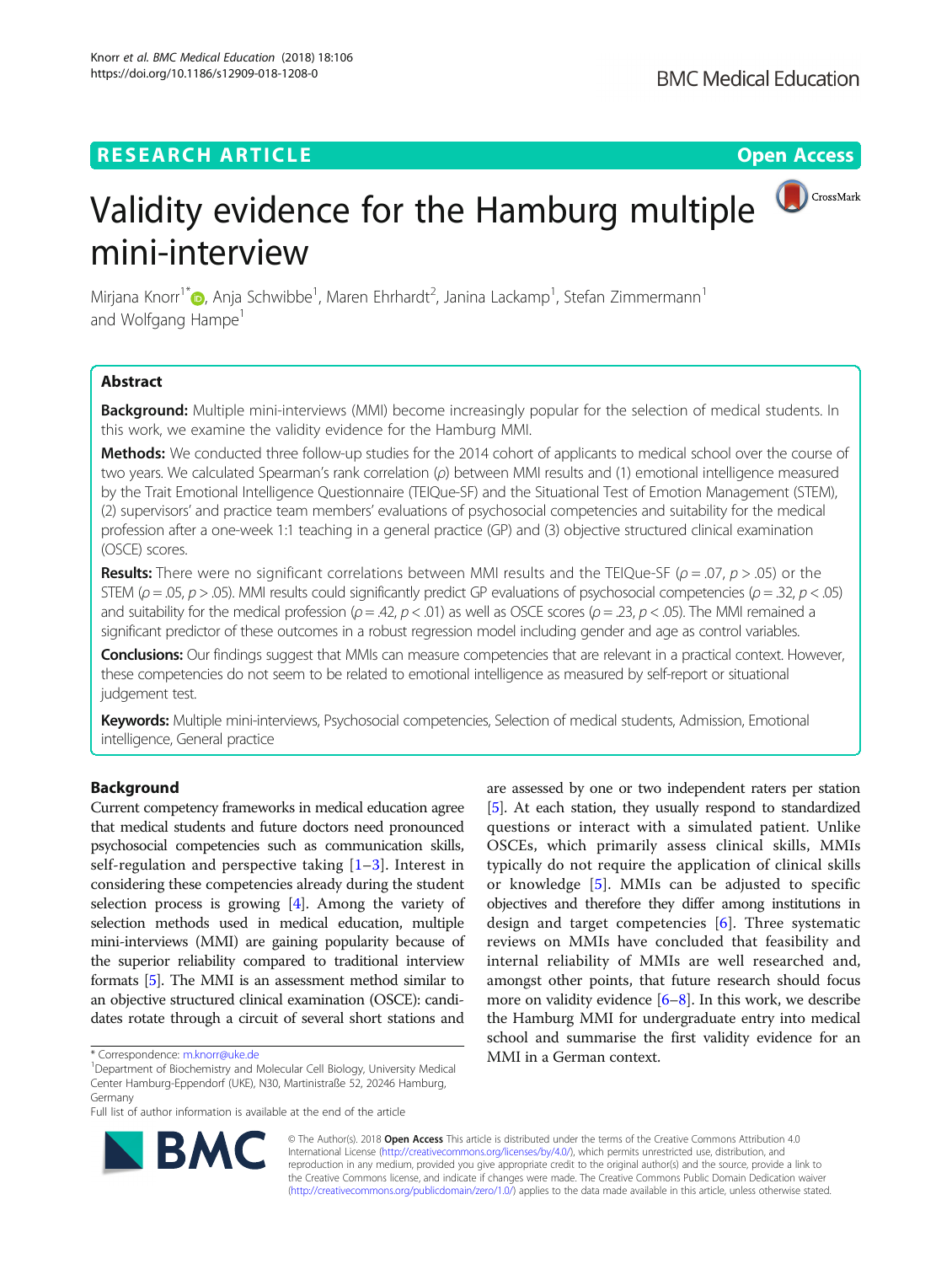## Specification of the construct Theoretical background

What MMIs measure is usually described by collective terms such as "non-cognitive variables" [[5\]](#page-10-0) and "preprofessionalism" [[9](#page-10-0)]. Each MMI differs in the selection of domains that are subsumed under these general terms. Communication skills, ethical decision making, teamwork, integrity and empathy are examples of domains that are more frequent in the MMI literature [\[6](#page-10-0)]. While the term "non-cognitive" is still in use in the MMI literature, Roberts et al. [\[10](#page-10-0)] suggested early that MMIs do have a cognitive component.

As Eva et al. [\[11\]](#page-10-0) pointed out, MMI scores should not be considered as mere representations of traits (i.e. dispositions of a person that are relatively stable over time) because the performance depends on the situation. This "context specificity" was the reasoning behind the multiple sampling approach of the MMI [[5,](#page-10-0) [12\]](#page-10-0). The importance of the person-situation interaction is also emphasised in interactionist models of human behaviour such as the trait activation theory in the context of assessment centres [\[13,](#page-10-0) [14](#page-10-0)]. The key assumption of this theory is that situation trait relevance and situation strength determine whether and how traits are expressed in behaviour. It is expected that variability in trait-expressive behaviour is more likely in situations where trait relevant cues are present and behavioural demands and expectations are ambiguous [\[13](#page-10-0)]. In line with the general assumptions of interactionist theories [\[14](#page-10-0)], we suggest that verbal responses and observed behaviours at MMI stations are expressions of a complex structure of underlying traits and their interaction with the situation.

#### The Hamburg MMI

The MMI at the Hamburg medical school intends to assess psychosocial competencies and is used to select undergraduate medical students. We define "psychosocial competencies" in general as an effective regulation of the self and an effective interaction with others in critical interpersonal situations or when faced with typical problems that medical students and doctors will encounter throughout their career. Three focal domains guide the selection of station content: empathy, communication skills and self-regulation. We described the process that resulted in the selection of these three domains in an earlier publication [\[15\]](#page-10-0). The construct does not include clinical skills and it was further decided to exclude scenarios that require ethical reasoning.

We assume that a station score does not represent a candidate's standing on a single domain but rather is a mixture of different domains. However, trait activation theory suggests that the selection of station content based on these three domains would lead to the presence of situational cues that would activate traits in the candidate related to these three domains. Altogether, the score of the Hamburg MMI is interpreted as a representation of a candidate's psychosocial competencies in situations that predominantly require empathy, communication skills and self-regulation.

#### Validity claims

## Convergent validity evidence

All three of the MMI domains are multi-faceted constructs. A recent overview on empathy from a neuroscientific perspective, for example, proposes that empathy has four key components:

- (1) "Affective sharing, the first element of empathy to appear during ontogeny. It reflects the capacity to become affectively aroused by the valence and intensity of others' emotions.
- (2) Empathic understanding, which entails the conscious awareness of the emotional state of another person.
- (3) Empathic concern, which refers to the motivation to care for someone's welfare.
- (4) Cognitive empathy, similar to the construct of perspective taking or theory of mind is the ability to put oneself into the mind of another individual and imagine what that person is thinking or feeling" [[16\]](#page-10-0)

Following this definition, emotions and feelings of others play an important role in the empathy construct. Another construct that is closely related to aspects of empathy is emotional intelligence (EI). EI is described as "the ability to perceive and express emotion, assimilate emotion in thought, understand and reason with emotion, and regulate emotion in the self and others" [[17](#page-10-0)], [p. 396]. Based on these definitions, both empathy and emotional intelligence encompass the understanding of emotions and the ability to perceive emotions in others.

If the MMI score is understood as a representation of psychosocial skills with empathy as one of the focal domains, we would expect a positive relationship with a measure of emotional intelligence. Although it plays a dominating role, empathy is not the only construct assessed by the MMI. Furthermore, empathy and emotional intelligence are not identical constructs despite the conceptual overlap. Thus, we assume that the relationship between MMI scores and the EI measure would be small in magnitude.

We know of only one study that analysed the relationship between MMI scores and an EI measure. In that study, the correlation between a self-report measure of EI and performance at an MMI for selection into allied health programs was non-significant  $[18]$  $[18]$  $[18]$ . Additionally, two other studies showed that EI was not related to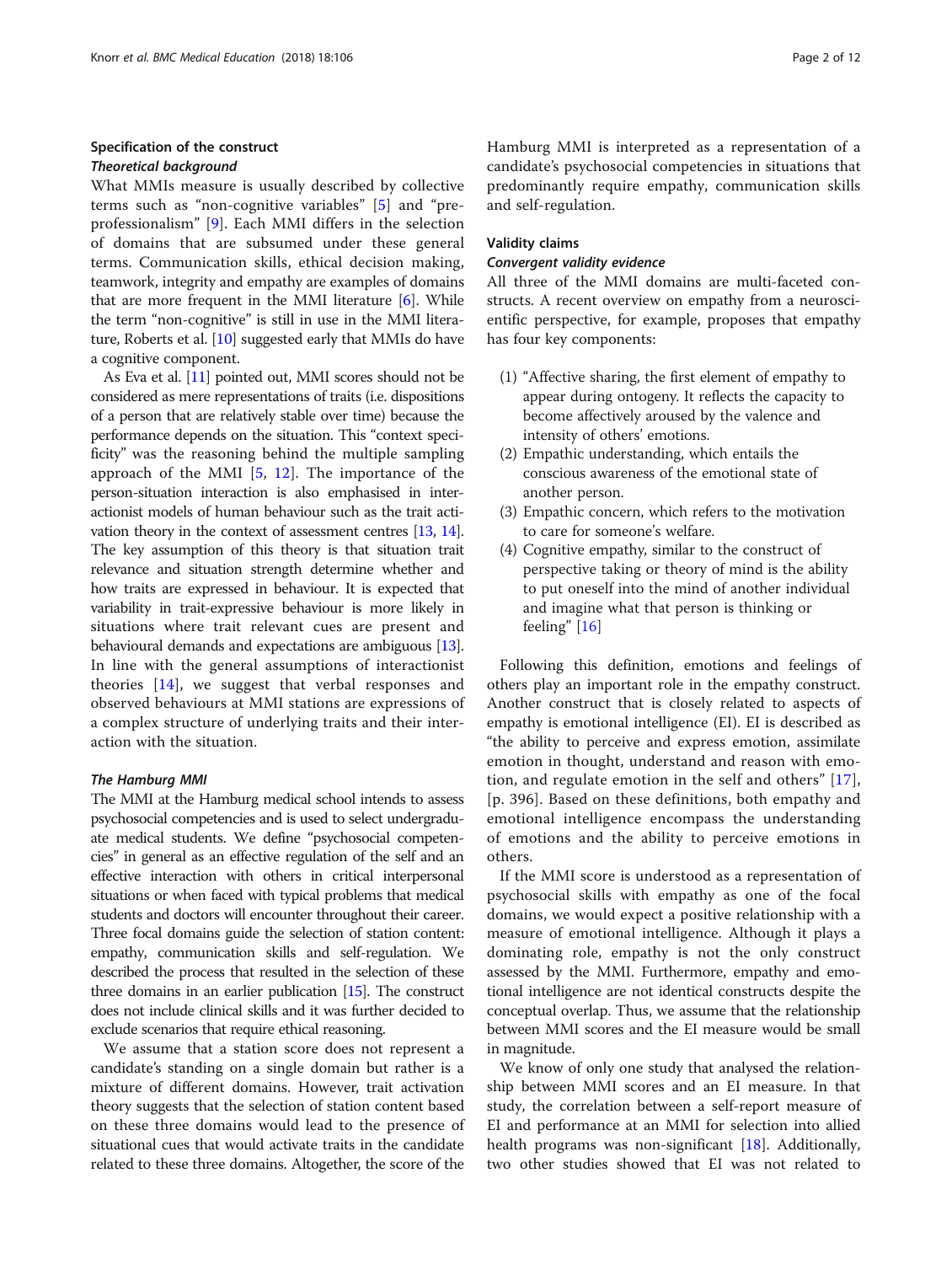traditional interviews [\[19,](#page-10-0) [20](#page-10-0)]. However, Libbrecht et al. found that EI correlated with the performance of medical students in practical courses on communication and interpersonal sensitivity which included role-plays with simulated patients [[21](#page-10-0)].

## Predictive validity evidence

The MMI is used for selecting students who will most likely demonstrate good psychosocial competencies in relevant situations throughout their medical career. In order to claim that the MMI fulfils this purpose, evidence is needed that MMI scores predict future behaviour in situations that evoke competencies related to empathy, communication skills and self-regulation.

The curriculum at the Hamburg medical school provides a first opportunity to test this claim after the first year of study. Before the start of the second year, students are required to spend one week with a general practitioner and assist with the daily routines. The general practice (GP) field provides a relevant context because in this field it is crucial that doctors possess good psychosocial competencies [\[22\]](#page-10-0), perhaps even more than in other areas of the medical profession. General practitioners (GPs) work closely with patients and most patients will come regularly to the same doctor for consultation. Good psychosocial competencies help build trust and a positive doctorpatient relationship. This positive relationship is highly relevant to GPs and patients and leads to positive outcomes [\[23](#page-10-0)–[25](#page-10-0)]. For this reason, the second study analyses the GPs' evaluations of the students' psychosocial competencies. We expected a positive correlation between MMI scores and GPs' evaluations. Unlike the standardised setting of the MMI, the experience and situations during the week in the practice can vary from student to student and evoke psychosocial competencies to a different degree. Therefore, we assumed that the relationship would be small to medium in size.

Three studies have reported that performance in an MMI or MMI-like interview procedure could predict evaluations by supervisors or peers during clerkship [[26](#page-10-0)–[28](#page-10-0)]. Similarly, MMIs for the selection into specialty training could predict supervisor ratings of communication skills [[29\]](#page-10-0). However, Burkhardt et al. found that the MMI was not significantly correlated with first-year resident performance when other selection factors were included in the model [\[30\]](#page-10-0).

The second possibility for analysing the predictive evidence in Hamburg is a standardised OSCE after one and a half years of study. While the OSCE is primarily designed to assess clinical skills, it includes stations in which communication skills are assessed to a varying degree. The MMI and the OSCE in Hamburg are based on the same understanding of good communication skills [\[31\]](#page-10-0). We assumed that there would be a small positive correlation between the MMI and OSCE because both intend to measure communication skills to a differing extent. We further expected that there should be a stronger relationship to OSCE stations with a focus on these skills.

The MMI literature so far has reported correlations with OSCE performance or other performance-based exams of  $-0.05 < r < .43$  [[26,](#page-10-0) [32](#page-10-0)–[35\]](#page-10-0).

## Control variables

For each of the three studies, we considered age, gender and other selection measures as possible control variables. Both gender and age could be argued to have an influence on psychosocial competencies. There are indications that women perform better on measures of empathy and communication skills; for example, in the context of an OSCE [[36\]](#page-10-0). Research in neuroscience suggests that these differences might have evolutionary explanations [[37\]](#page-10-0). Although the results of studies on gender differences in MMI scores are mixed [[8](#page-10-0)], Ross et al. recently demonstrated an advantage for female applicants in a cumulative meta-analysis at the University of Calgary [\[38\]](#page-10-0). In addition, maturity could play a role in the development of psychosocial competencies. Older candidates might have gained more life experience that could help them develop more confidence in psychosocial competencies. Again, the results on the relationship between age and MMI performance are mixed but if a significant relationship is found, it is positive and rather small  $[8]$  $[8]$ . Finally, the MMI can only be considered as a useful selection tool if it predicts relevant outcomes over and above the existing selection measures.

#### Relevance

Although all three criteria (EI, supervisor ratings, OSCE scores) have already been the subject of previous studies, this is the first study to report validity evidence for a German MMI. Furthermore, the relationship with emotional intelligence has only been analysed in one previous study, which focused on an MMI for selection into allied health sciences programs. This work also provides further insight by concentrating on the GP context as a field in which psychosocial competencies are considered highly relevant. Overall, the accumulated validity evidence for different MMIs suggests that MMIs can be designed to be predictive of relevant outcomes. However, the results are sometimes mixed and they depend on the design of the MMI. More insight is needed regarding the theoretical framework of MMIs and their design that would help to explain why results are sometimes positive and sometimes negative [\[6\]](#page-10-0). Therefore, this work provides details regarding the underlying construct and the design of the MMI. We aim to provide information that could be relevant in future comparisons of different MMI approaches and their validity evidence.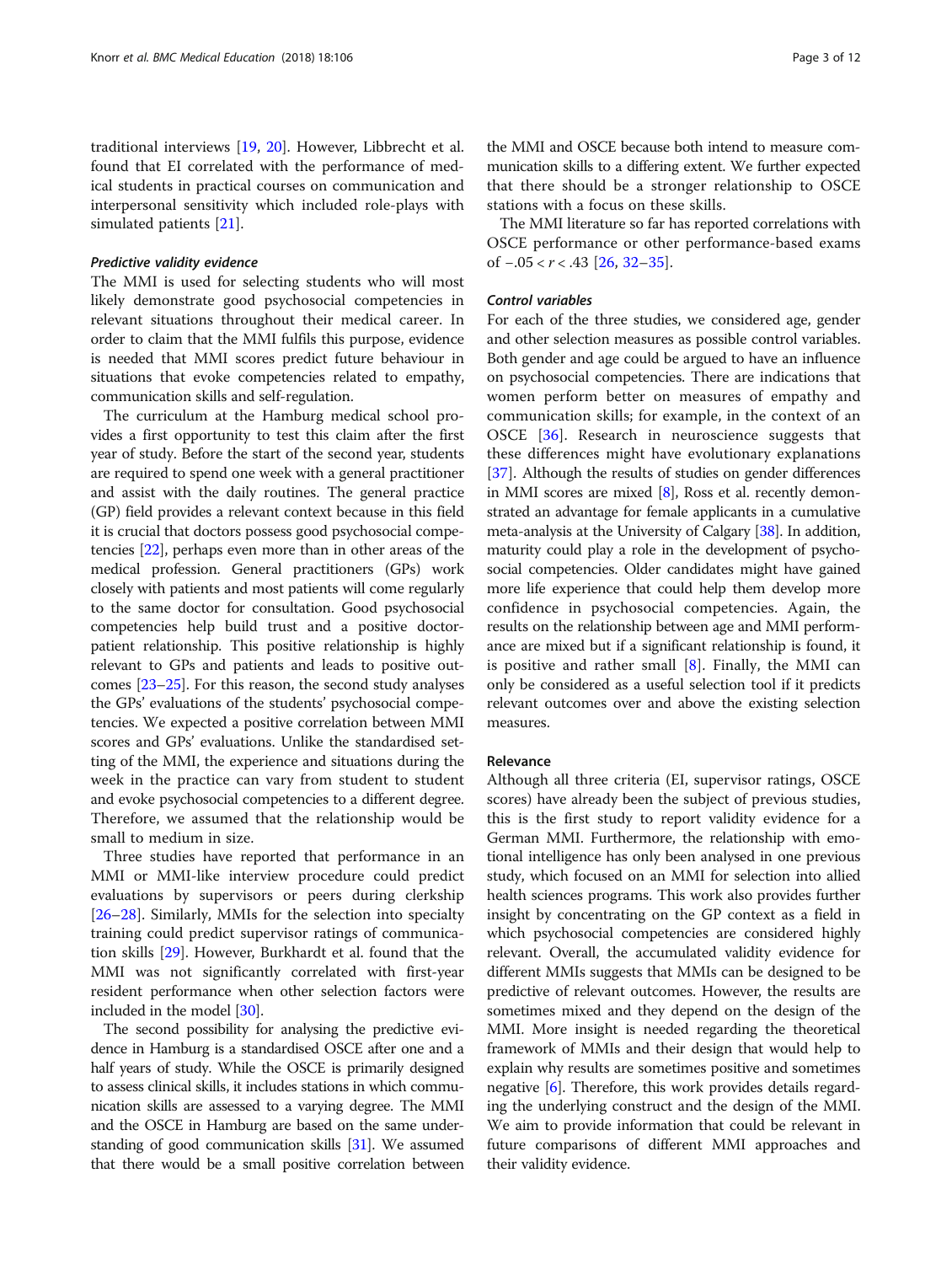### Methods

## Cohort and selection procedure

In this study, we analysed data from the 2014 admission cohort at the University Medical Center Hamburg-Eppendorf. Forty percent of places at medical schools in Germany are assigned by a centralised agency and based on students' high-school grade point averages (GPA; German: Abitur), waiting time and other criteria. For the other 60% of places, each university has its own local admission procedure. In Hamburg, candidates were pre-selected based on their GPA and had to write a natural science test (HAM-Nat) [[39\]](#page-10-0). The first 115 candidates in a ranking order based on their GPA and HAM-Nat results were directly rewarded with a study place. The next 200 applicants in the ranking were invited to an MMI [[15](#page-10-0)]. The selection decision was based on the following procedure: GPA values were transformed into a linear 60-point scale, while HAM-Nat and MMI were each transformed into a linear 59-point scale. The sum of these three scores determined the ranking order for the remaining 106 study places. Given that MMI participants were pre-selected by a combination of GPA and HAM-Nat, the range of these two combined factors was small (range: 79–87 points), which allowed the MMI scores (range: 24–50 points) to have a stronger impact on the final ranking.

#### Multiple mini-interview

The 2014 interviews took place on a single day with four parallel circuits in four consecutive rounds. Candidates

Table 1 Overview of MMI stations

rotated through seven stations including three stations with an interviewer and four stations with simulations. The overall performance at each station was evaluated by two raters on a Likert-scale ranging from 1 (very poor) to 5 (very good). The mean over these two ratings was taken to form the station score. A candidate's overall MMI score was then calculated as the mean of all station scores. Raters were medical doctors, psychologists and other employees of the university's medical centre. A 4-h rater training took place one day before the interviews and consisted of a general introduction to the interview procedure as well as station-specific training, which included mock interviews. Raters were provided with detailed descriptions about the station task and a score sheet that listed 9 to 14 behavioural descriptors of a very poor and a very good performance that were structured under three to five station-specific rating categories. Table 1 gives an overview of station tasks including examples of behavioural descriptors related to empathy and communication skills.

## Study measures

## Measures of emotional intelligence (EI)

Three months after the admission procedure we asked all admitted and rejected candidates of the local selection process to participate in an online study that included two EI measures. As there is an ongoing dispute in the literature regarding the conceptualisation and measurement of EI [[40](#page-10-0), [41](#page-10-0)], each of the two measures represented one of the two dominant streams within EI research. One measure conceptualises EI as a trait (trait EI) and the other

| Station number | Type       | Main task                                                                                               | Example of behavioural descriptors on score sheets<br>related to empathy and communication skills                                                                                             |
|----------------|------------|---------------------------------------------------------------------------------------------------------|-----------------------------------------------------------------------------------------------------------------------------------------------------------------------------------------------|
|                | Simulation | find a balance between one's own interests and<br>another person's needs and motives                    | • recognises SP's loneliness and the need for company<br>• active listening                                                                                                                   |
| $\overline{2}$ | Interview  | respond to a past-behavioural question concerning<br>a situation in which the candidate felt frustrated | • thinks about possible reasons, motives and feelings of the<br>other persons involved; coherently justifies his/her thoughts<br>• structures his/her description                             |
| 3              | Simulation | reject a request of a worried patient                                                                   | • demonstrates sympathy for the SP's worries about his/her<br>partner and for the insecurity of not knowing the diagnosis<br>• communicates clearly                                           |
| 4              | Interview  | describe observations made in a video of an<br>interaction between a mother and a son                   | • considers the structure of the relationship between the two<br>in his/her analysis<br>· descriptions are precise, [] to the point                                                           |
| 5              | Simulation | address a conflict (in a monologue)                                                                     | • demonstrates appreciation for the other person (e.g.<br>empathises positive sides and similarities, expresses wishes,<br>takes the other person's perspective)<br>· describes clear motives |
| 6              | Simulation | shared-decision making                                                                                  | · expresses sympathy for feelings (e.g. desire for independence,<br>disappointment / anger because of family, fear)<br>· speaks clearly, slowly and comprehensibly                            |
| 7              | Interview  | reflect on and interpret emotional statements<br>by patients                                            | . names emotions and thoughts<br>• description is vivid and allows for a good understanding of<br>the emotional situation                                                                     |

 $SP =$  simulated patient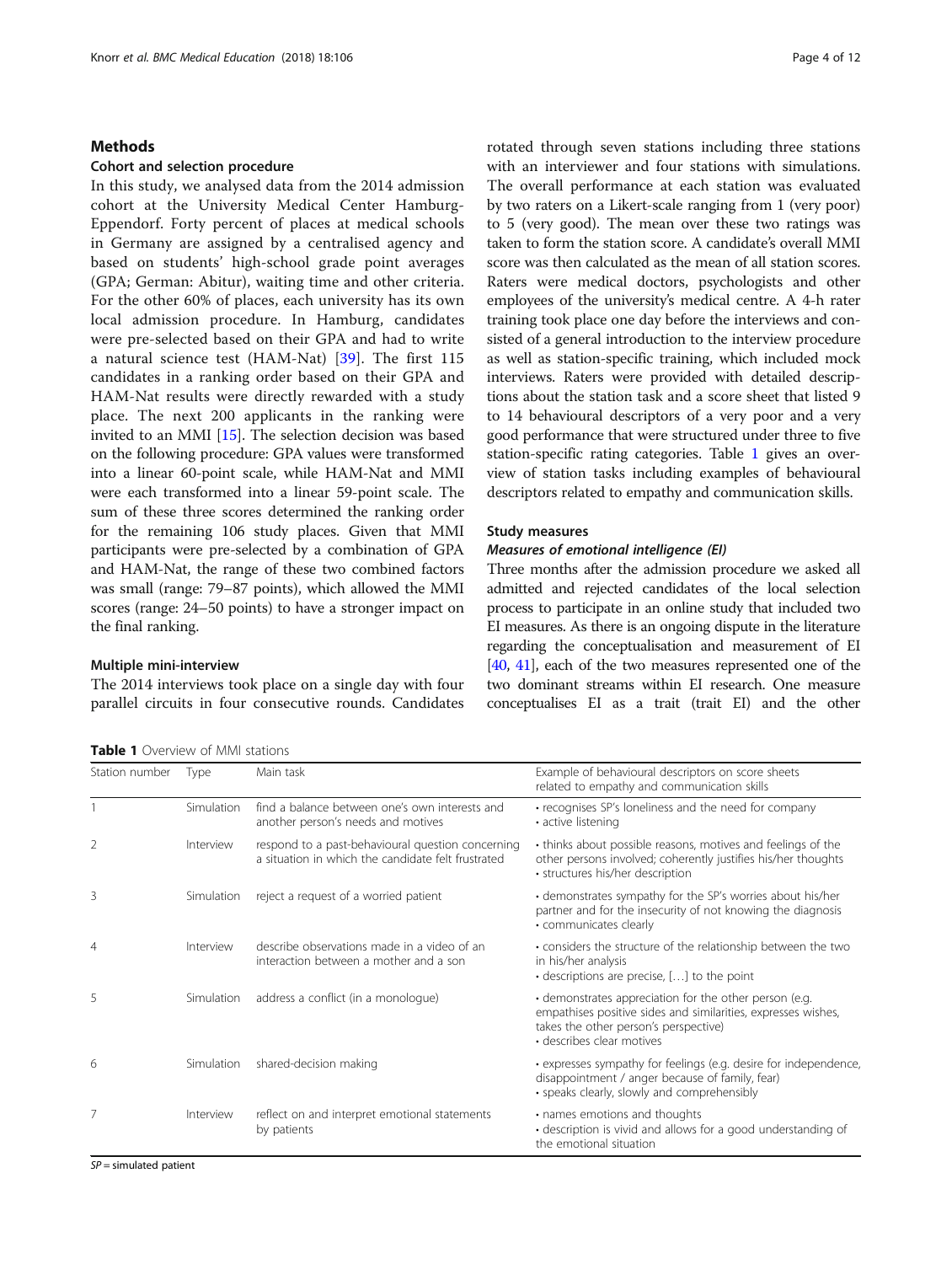conceptualises EI as an ability (ability EI). As the trait EI measure relies on self-report items, it is particularly prone to "faking good" tendencies that have been observed in high-stake selection procedures [\[42](#page-10-0), [43\]](#page-10-0). Therefore, we chose a three-month time lag to ensure that candidates would not associate the questionnaire with the selection process. Participants could win one of ten 50 EUR vouchers for an online bookstore.

(*TEIQue-SF*). The TEIQue-SF  $[44, 45]$  $[44, 45]$  $[44, 45]$  $[44, 45]$  $[44, 45]$  is a 30-item self-<br>report questionnaire that measures global trait EL An report questionnaire that measures global trait EI. An example item is "I can deal effectively with people". Participants rate their level of agreement for each item on a scale of 1 (completely disagree) to 7 (completely agree). A validated German translation was available from the test developers [[46](#page-10-0), [47\]](#page-10-0). Previous studies reported internal consistencies of  $\alpha$  > .80 [\[44](#page-10-0), [47](#page-10-0)]. A recent systematic review summarised that the TEIQue-SF explains incremental variance in criteria such as academic performance and life satisfaction (.01  $\leq \Delta R^2 \leq .18$ ) over and above higherorder personality dimensions such as the Big Five [\[48](#page-10-0)]. In their systematic review for the medical education field, Arora et al. [\[49\]](#page-10-0) recommended the use of the TEIQue in further EI research because of the good psychometric properties of the test.

Situational Test of Emotion Management (STEM). The STEM [[50\]](#page-11-0) measures emotion management, which is one facet of ability EI. It is a situational judgement test (SJT) with 44 scenarios. Each scenario describes an emotional situation (e.g. "Surbhi starts a new job where he doesn't know anyone and finds that no one is particularly friendly.") and includes four possible responses (e.g. "Have fun with his friends outside of work hours." / "Concentrate on doing his work well at the new job."). Test takers are asked to either select the most effective response (multiple-choice) or to rate the effectiveness of each response (rate-the-effectiveness) and their ratings are compared to ratings by subject matter experts [[50\]](#page-11-0). A validated German translation of the STEM was available by Hilger et al. [\[51\]](#page-11-0). According to this version, we asked candidates to rate the effectiveness of each response on a scale ranging from 1 (not effective at all) to 6 (very effective). The candidate's final scores were calculated as the mean of the absolute difference from an expert rating for each item. Therefore, small values of the STEM indicate stronger agreement between the participant and the subject matter experts.

Internal consistencies for both formats were reported to be acceptable (α = .68 for multiple-choice, α = .92 for rate-the-effectiveness) [[50\]](#page-11-0). Previous studies have demonstrated that the STEM scores do not reflect personality or fluid intelligence [\[50,](#page-11-0) [52,](#page-11-0) [53\]](#page-11-0). It is related to other performance-based measures of EI but shows low to nonsignificant correlations to self-reported EI [[53,](#page-11-0) [54](#page-11-0)]. Evidence for the validity of the assumptions of the STEM was further demonstrated by negative correlations with externally oriented thinking and states of distress as well as positive correlations with retrospective life satisfaction, academic achievement and well-being [\[50,](#page-11-0) [55](#page-11-0)]. Most importantly, the STEM could predict performance in courses on communication and interpersonal sensitivity during the first three years of medical school [[21\]](#page-10-0).

#### General practitioners' evaluations

After the first year of study, all students spend one week with a general practitioner (GP). The major goal of this 1:1 teaching is to introduce at an early stage the students to the GP field. Therefore, students mainly watch and assist when possible. They are also given the opportunity to take patients' histories and perform physical examinations. A few weeks prior, we asked students for their consent to collect data and match it to admission data. Participating students could win one of five 100 EUR vouchers for an online store.

All general practitioners involved in the study were at the time part of a GP teaching program at the university medical centre. Practices can take one or more students but only one student at a time. Some of the GPs took part in an information session. All GPs received a written explanation of the study and instructions on how to complete the questionnaire. For each student, GPs received a letter at the end of the week with three questionnaires. We asked GPs and up to two other members of their practice team who interacted with the student to complete the questionnaire.

A literature research did not identify any existing instrument that was suitable for our study purposes especially considering our aim – which was to focus on psychosocial competencies – and also the limited amount of time that GPs had to complete the questionnaire. Therefore, two of the authors (MK and AS), both psychologists, developed a new questionnaire that was reviewed by a third author (ME) – who is a general practitioner and coordinates the teaching practices program – and a medical student. Two validated instruments in German for the evaluation of encounters with patients provided ideas for relevant rating categories: the Frankfurt Observer Communication Checklist (FrOCK) [[56](#page-11-0)] and the Globalskalen ÄGF-A [[57](#page-11-0)]. As we needed an instrument for evaluating a whole week and with a focus on psychosocial competencies, we left out rating categories that were applicable to only single encounters (e.g. the structure of the conversation) and categories that concentrated on clinical aspects (e.g. history taking). In addition, a student assistant of the admission research group collected accounts of experiences of fellow second year medical students after they had finished their general practice week. Based on these accounts, the student assistant provided a list of possible observable behaviours in encounters with patients and members of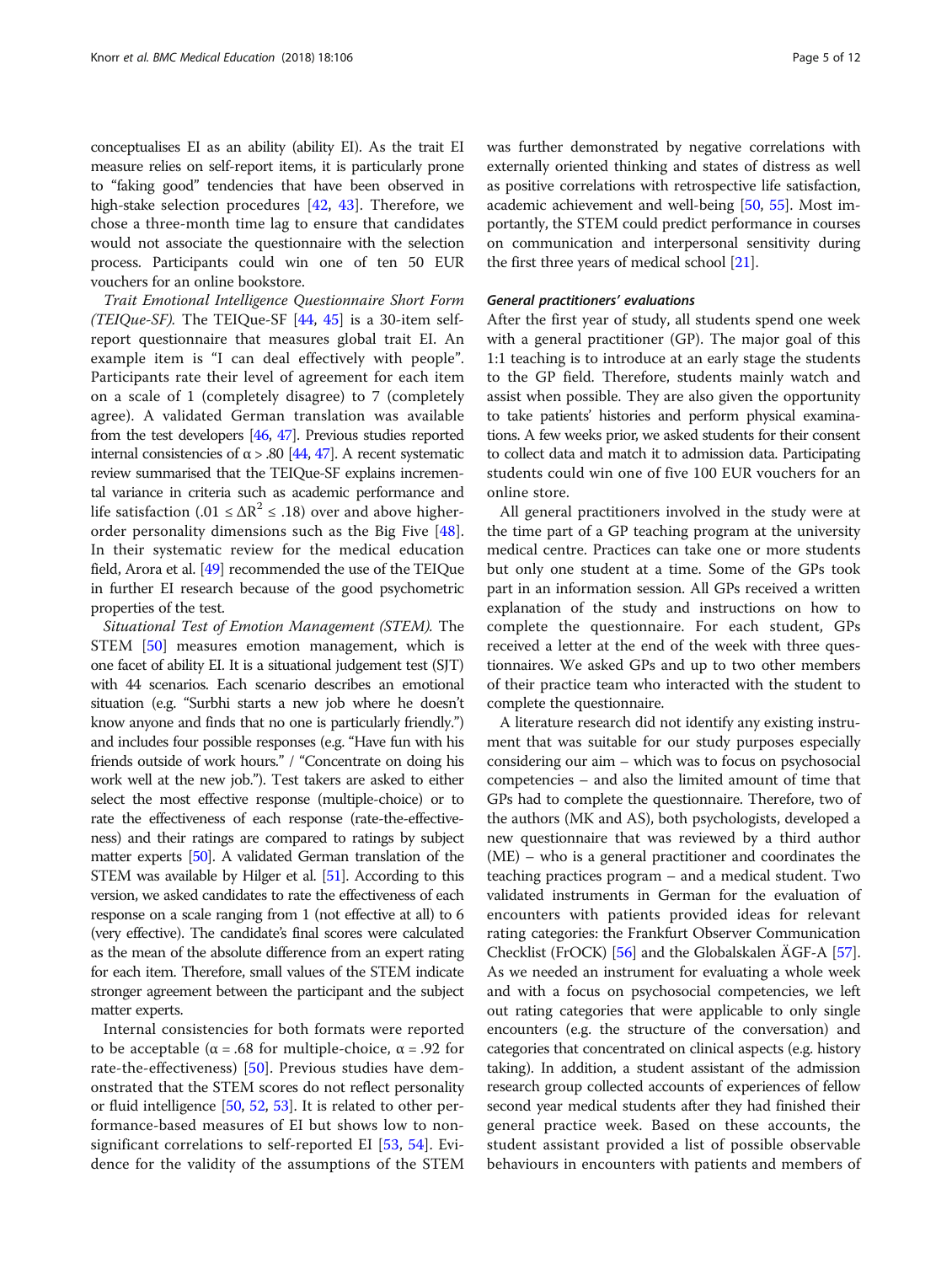the practice. We then compared the categories from the literature with the accounts by the students and created five categories under which we structured the behavioural descriptors. The categories were "conversation", "non-verbal communication", "interaction", "work habits" and "professionalism and teamwork" (Additional file [1](#page-9-0)). Each category was rated on a five-point Likert scale ranging from 1 (very weakly pronounced) to 5 (very well pronounced). In an attempt to draw a connection between the selection context of the MMI and the GP context, we additionally asked the raters to give an evaluation of the suitability of the student for the medical profession on a four-point Likert scale ranging from 1 ("not suitable") to 4 ("absolutely suitable").

## **OSCE**

Students can register for the first OSCE after one and a half years of study, at the earliest. It consists of twelve stations, which mostly assess basic clinical skills such as measuring blood pressure, interpreting radiographic images, and examining lungs. One of the stations primarily measures communication skills. Learning objectives that are tested at this station include structuring a conversation meaningfully, verbalizing emotions adequately, and paraphrasing the patient's subjective concept of the illness. In addition, two other stations on history taking indirectly rely on communication skills. Common learning objectives that are tested at both of these stations are patient-centred communication and the structure of history taking. Students can receive up to 20 points for each station resulting in a maximum possible overall OSCE score of 240 points. We analysed the correlation between overall MMI score and overall OSCE score and, more specifically, between MMI score and the performance at each of the three communication and history-taking stations.

#### Statistical analysis

The statistical analysis was conducted in IBM SPSS Version 21.0.0.0 and R version 3.4.2 including the packages RVAideMemoire and MASS. For the analysis of our hypotheses, we first calculated all zero-order correlations between MMI performance and the outcome variables. If a significant relationship was found, its stability was further investigated in a regression model for each of the outcomes. To determine which of the possible control variables had to be considered in the model, we analysed whether gender, age, HAM-Nat result and GPA were related to MMI performance or any of the outcomes. The final regression models would then include MMI performance and all relevant control variables as predictors.

## Ethics

The local ethics commission board (Ethik-Kommission der Ärztekammer Hamburg, PV4983) approved this

research as not constituting research with human subjects ("kein Forschungsvorhaben am Menschen") in a clinical sense. All students who were included in the analysis gave their written informed consent to collect, match and analyse their admission and study data.

## Results

#### **Participants**

Table [2](#page-6-0) lists the number of candidates in 2014 and the participation rates for each study. Twenty-four percent of the candidates who were invited to the EI online study participated and provided a full dataset, including 35% of candidates who underwent the MMI. These were 38 out of 106 candidates who were admitted by the MMI and 31 out of 90 candidates who were rejected after the MMI.

At the time of the GP study, 281 out of 385 students (73%) were registered for a general practice and agreed to participate. The response rate by the practices was 77% (217 out of 281). Finally, GP study data from 195 participants could be matched to the 2014 admission data including 59 students who undertook the MMI (56% of all who were admitted after the MMI). In two cases, raters did not provide a suitability rating.

OSCE data was available for 301 students who had already gained the required study achievements and who had registered for the exam in 2016. Out of these, 89 had MMI performance data (84% of all who were admitted after the MMI).

#### Descriptive statistics

We observed high means and negative skewness for all variables except for the STEM, which is the only variable where lower values signify better performance (Table [3](#page-6-0)). In addition, Shapiro-Wilk tests suggested that normality cannot be assumed for any of the variables. The descriptive statistics indicated that small sample sizes, deviations from the normal distribution and the presence of outliers required statistical methods that were robust against these conditions. Therefore, Spearman's rank correlation was used to analyse the relationship between two variables and Wilcoxon rank-sum tests to analyse group differences.

The reliability of each measure was determined using Cronbach's alpha for internal consistencies, intraclass correlations for interrater reliability and a mixed model approach for the overall generalisability of the MMI result. A detailed description of this approach can be found in an earlier publication [[15](#page-10-0)]. The overall reliability of the MMI was .65 and the overall interrater agreement was ICC = .68. Both values are within the range of what is typically reported in the MMI literature [\[6\]](#page-10-0). Cronbach's alpha values for both of the EI measures were > .80. The internal consistency for the five social competency items in the GP study was very high ( $α = .94$ ). Therefore, we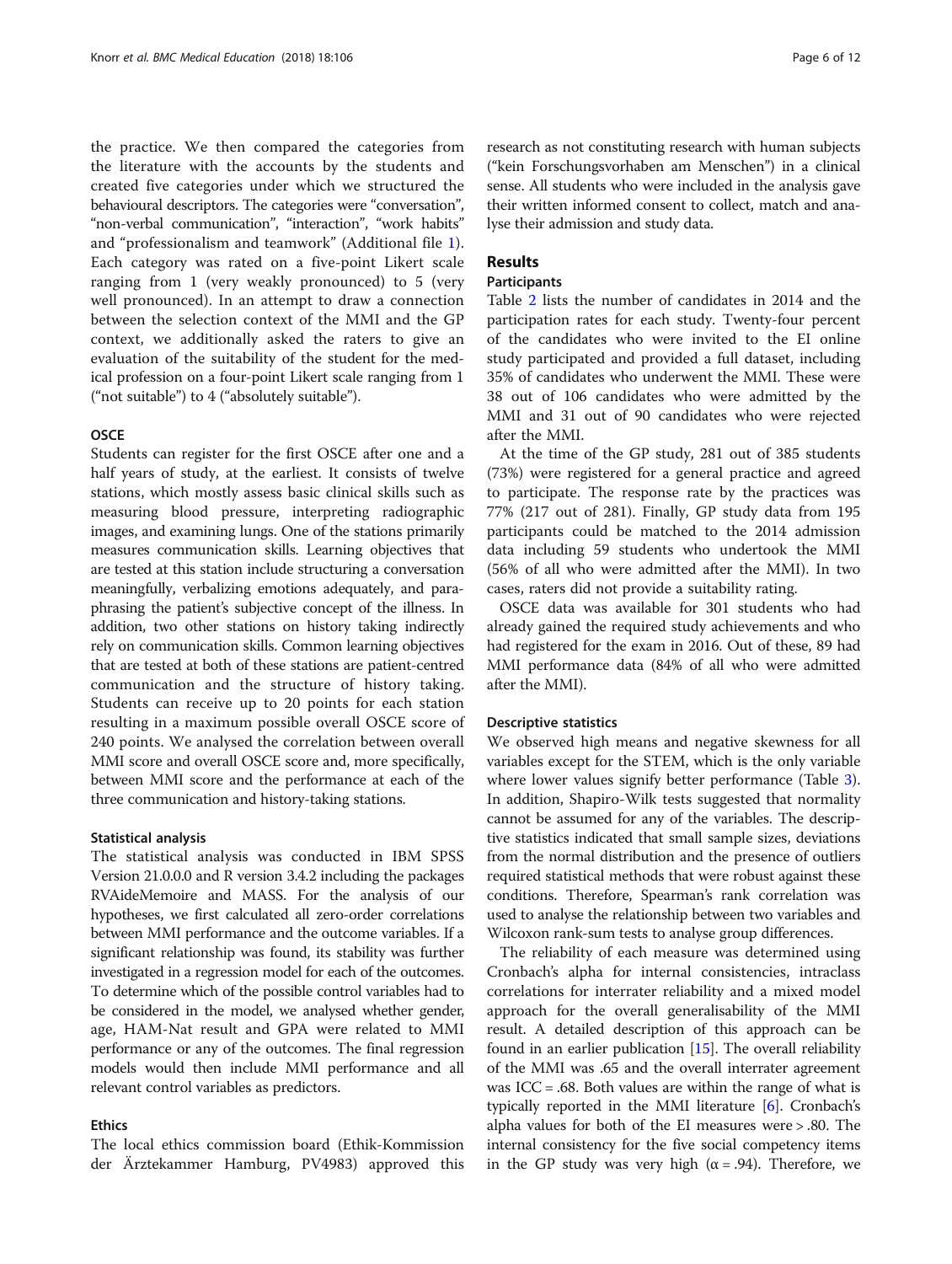|                          | Total cohort (09/2014) | Study 1 (12/2014) | Study 2 (10/2015) | Study 3 (09/2016) |  |
|--------------------------|------------------------|-------------------|-------------------|-------------------|--|
|                          | Admission process      | El online         | GP evaluations    | <b>OSCE</b>       |  |
| Admitted                 |                        |                   |                   |                   |  |
| Central agency quota (N) | 164                    |                   | 76                | 115               |  |
| HAM-Nat quota (N)        | 115                    | 41                | 60                | 97                |  |
| MMI quota (N)            | 106                    | 38                | 59                | 89                |  |
| Age (M / SD)             | 22.6 / 4.9             | 20.8 / 2.1        | 23.0 / 3.9        | 23.4 / 3.5        |  |
| Gender (percentage male) | 39.7%                  | 43.0%             | 36.4%             | 40.9%             |  |
| Rejected                 |                        |                   |                   |                   |  |
| HAM-Nat quota (N)        | 720                    | 137               |                   |                   |  |
| MMI quota (N)            | 90                     | 31                |                   |                   |  |
| Age $(M / SD)$           | 20.3 / 1.8             | 20.6 / 2.2        |                   |                   |  |
| Gender (percentage male) | 32.2%                  | 28.6%             |                   |                   |  |

<span id="page-6-0"></span>Table 2 Number of candidates/study participants, mean age at each time point and gender for total 2014 cohort and respective study, including time of data collection

 $N =$  number of students,  $M =$  mean,  $SD =$  standard deviation

EI = emotional intelligence, GP = general practice, OSCE = objective structured clinical examination, HAM-Nat = Hamburg natural science test,

MMI = multiple mini-interview

used the mean of these five items over one to three raters ("GP psychosocial competencies rating") as the outcome measure for the study. The second outcome measure was an evaluation of the suitability for the medical profession ("GP suitability rating") over one to three raters. Both outcome measures showed enough variability to allow for a cautious comparison to admission data. The raters of the GP study were medical doctors (63.8%), medical assistants (30.9%) and practice team members of other

professions (1.3%). Four percent of the raters did not make any statement concerning their profession. Wilcoxon rank-sum tests showed that ratings by practices of physicians who were present at the information session (25% of participating practices) did not differ significantly from ratings by practices that did not attend (GP psychosocial skills:  $W = 52,608, p > .05; GP suitable. We have: 24,720.5,$  $p > .05$ ). Finally, the internal consistency of the OSCE stations was  $\alpha = .53$ .

**Table 3** Descriptive statistics and reliability values for study measures

|                                                 | Ν   | М      | <b>SD</b> | Min / Max   | Skewness | Shapiro-Wilk Test       | Reliability                                |
|-------------------------------------------------|-----|--------|-----------|-------------|----------|-------------------------|--------------------------------------------|
| <b>MMI</b>                                      | 196 | 3.63   | .47       | 2.38 / 4.69 | $-.35$   | $W = 0.99$ , $p < 0.05$ | Overall = .65 <sup>a</sup> : $ICC = .68$   |
| Study 1:                                        |     |        |           |             |          |                         |                                            |
| Global Trait Emotional Intelligence (TEIQue-SF) | 247 | 5.38   | .62       | 3.57 / 6.63 | $-.51$   | $W = 0.98, p < 0.001$   | $a = .86$                                  |
| Emotion Management (STEM)                       | 247 | 1.11   | .23       | .71 / 2.38  | 1.59     | $W = 0.90, p < 0.001$   | $a = .94$                                  |
| Study 2:                                        |     |        |           |             |          |                         |                                            |
| GP psychosocial competencies                    | 195 | 4.53   | .72       | 1.00 / 5.00 | $-2.46$  | $W = 0.68$ , $p < .01$  | $q = .94^b$ : ICC = .88 / .92 <sup>b</sup> |
| GP suitability                                  | 193 | 3.71   | .54       | 1.00 / 4.00 | $-2.20$  | $W = 0.60, p < 0.01$    | $ICC = .73 / .61^c$                        |
| Study 3:                                        |     |        |           |             |          |                         |                                            |
| <b>OSCE</b>                                     | 301 | 199.65 | 10.17     | 164 / 221   | $-1.13$  | $W = 0.93$ , $p < .001$ | $a = .53^{\circ}$                          |

 $N$  = number of students,  $M$  = mean, SD = standard deviation, Min / Max = minimum and maximum value,  $\alpha$  = Cronbach's Alpha, ICC = intraclass correlation for interrater reliability

MMI = multiple mini-interview, TEIQue-SF = Trait Emotional Intelligence Questionnaire Short Form, STEM = Situational Test of Emotion Management, GP = general practitioner, OSCE = objective structured clinical examination

a<br>Belief the state of the internal consistency of five items ICCs refer to the interrate-sargement for the average measure

<sup>b</sup>Alpha refers to the internal consistency of five items. ICCs refer to the interrater-agreement for the average measure of the five items in cases of two raters (first value,  $n = 53$ ) and in cases of three raters per subject (second value,  $n = 74$ )

<sup>c</sup>Interrater-agreement for one item in cases of two raters (first value,  $n = 51$ ) and in cases of three raters per subject (second value,  $n = 74$ ) Alpha refers to the internal consistency of twelve station scores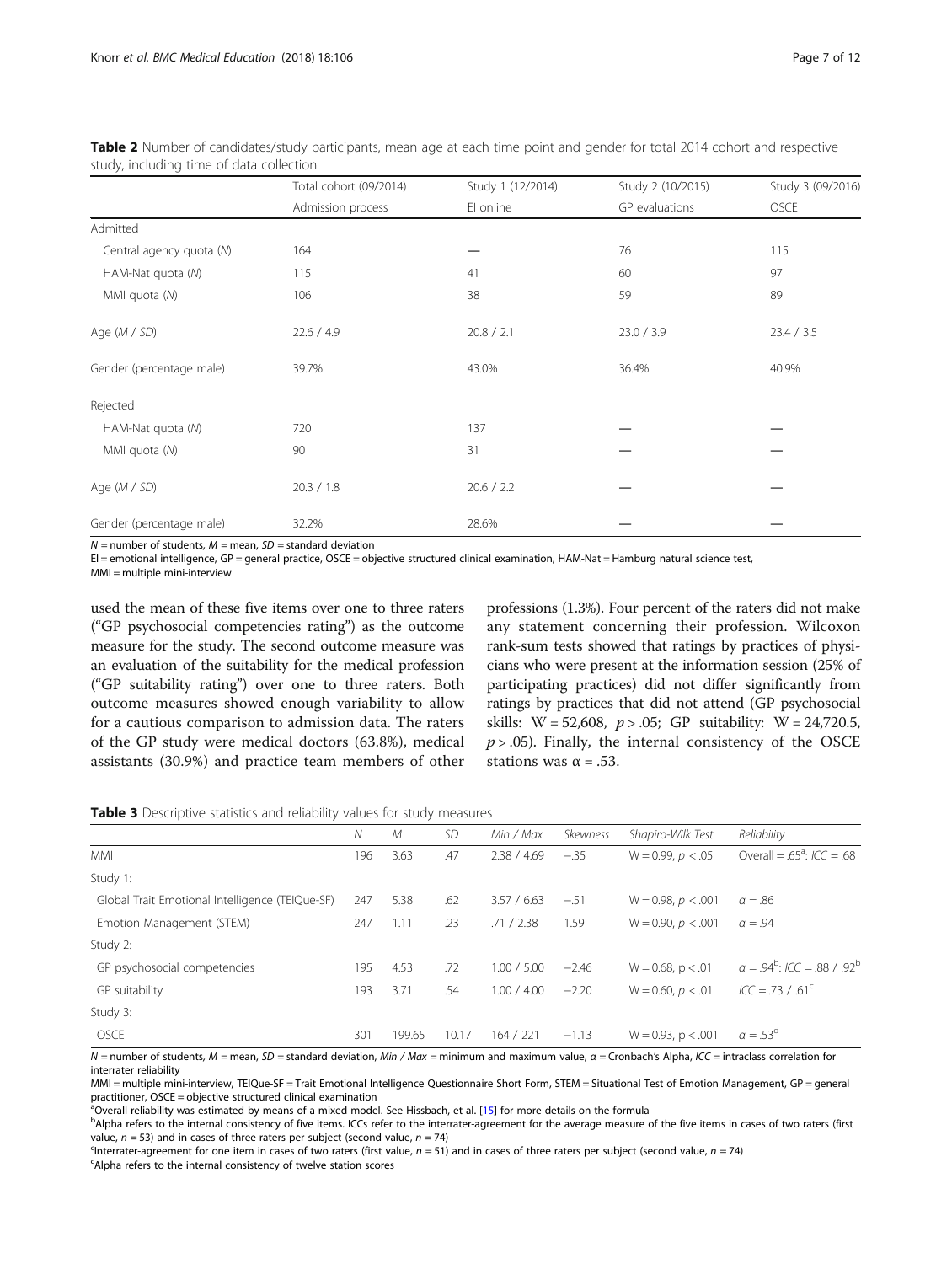## Control variables

There was a small but significant correlation between age and MMI result ( $\rho = .16$ ,  $p < .05$ ). Age was also significantly related to GP psychosocial skills ( $\rho = .17$ ,  $p < .05$ ) as well as GP suitability ( $p = .23$ ,  $p < .01$ ). A Wilcoxon rank-sum test revealed a significant difference in MMI scores for gender (W = 5781,  $p < 0.01$ ) with female candidates scoring higher  $(Md = 3.74)$  than male candidates (Md = 3.55). No significant gender differences were found for any of the outcome variables. Neither GPA nor HAM-Nat performance was related to MMI or any of the outcome variables (Additional file [2](#page-9-0)).

## Correlations between MMI performance and outcome measures

Neither global trait EI nor emotion management (ability EI) correlated with MMI results (Table 4). However, MMI results correlated significantly with GP psychosocial competencies ( $\rho = .32$ ,  $p < .05$ ), GP suitability ( $\rho = .42$ ,  $p < .01$ ) and OSCE score ( $\rho = .23$ ,  $p < .05$ ). While the confidence interval for both the correlation with GP psychosocial competencies as well as OSCE score had a lower bound close to zero, this value was higher for the correlation with GP suitability ( $CI<sub>lowerbound</sub> = .17$ ). There were no significant correlations between MMI score and specific scores on the three OSCE stations, which directly or indirectly focus on communication skills (communication:  $\rho = .14$ ,  $p > .05$ , 95% CI: -.07/.34; history taking 1:  $p = .02$ ,  $p > .05$ , 95% CI: −.20/.22; history taking 2: ρ = .13, *p* > .05, 95%  $CI: -.08/.34).$ 

## Robustness of the results

In a final step, we analysed whether the positive correlation between MMI and GP psychosocial skills, GP suitability and OSCE overall score would be sustained when controlling for the identified relevant control variables of gender and age. For this analysis, we used robust regression models with an M estimator. Robust regression is advisable if the assumptions of linear regressions are violated, particularly in the case of outliers [[58\]](#page-11-0). The robust regression models for each of the three outcomes showed that the MMI remained a significant predictor when the control variables were part of the model. Both gender and age were non-significant predictors in each of the models (Table [5\)](#page-8-0).

## **Discussion**

The growing implementation of resource-intensive MMIs into the admission procedures of medical schools around the globe demonstrates that the psychosocial competencies of future medical students are highly valued. Evidence that MMIs really measure these competencies is still needed [[4,](#page-10-0) [6](#page-10-0)]. We hypothesised that if the MMI scores could be interpreted as measures of psychosocial competencies with empathy as one of the focal domains, there would be a positive relationship between MMI performance and EI. However, we did not find a significant correlation with either of the EI measures.

We replicated the finding by Yen et al. [\[24](#page-10-0)] that MMI performance does not correlate with a self-report measure of EI. Although we administered the questionnaire three months after the admission process, it might be that candidates still felt the need to present themselves favourably. It is known that self-ratings generally tend to be inflated and influenced by leniency and social desirability biases [[59](#page-11-0)]. Moreover, "faking good" in personality measures is a well-observed phenomenon in the context of medical school selection [\[42](#page-10-0), [43](#page-10-0)]. If self-perceptions of emotion related competencies did not match observer perceptions, this could explain the missing relationship.

However, we also could not find a positive correlation with emotion management. The STEM is a performance-

|  | Table 4 Spearman's rank correlation between MMI and study measures |  |  |  |  |
|--|--------------------------------------------------------------------|--|--|--|--|
|--|--------------------------------------------------------------------|--|--|--|--|

|                                                                                                              | 1. MMI                     | 2. Trait El<br>(TEIQue-SF) | 3. Emotion<br>Management<br>(STEM)                                                                                     | 4. GP psychosocial<br>competencies | 5. GP suitability |
|--------------------------------------------------------------------------------------------------------------|----------------------------|----------------------------|------------------------------------------------------------------------------------------------------------------------|------------------------------------|-------------------|
| Study 1:                                                                                                     |                            |                            |                                                                                                                        |                                    |                   |
| 2. Trait El (TEIQue-SF)                                                                                      | $.07$ (-.19/.30), $n = 69$ |                            |                                                                                                                        |                                    |                   |
| 3. Emotion Management (STEM) .05 (-.17/.27), $n = 69$ .16* (.03/.28), $n = 247$                              |                            |                            |                                                                                                                        |                                    |                   |
| Study 2:                                                                                                     |                            |                            |                                                                                                                        |                                    |                   |
| 4. GP psychosocial competencies $.32^*$ (04/.55), $n = 59 -14$ (-.43/.15), $n = 44 -07$ (-.38/.25), $n = 44$ |                            |                            |                                                                                                                        |                                    |                   |
| 5. GP suitability                                                                                            |                            |                            | .42** (.17/.64), $n = 58 - 0.15$ (-.42/.15), $n = 44$ .01 (-.31/.36), $n = 44$ .71** (.62/.79), $n = 193$              |                                    |                   |
| Study 3:                                                                                                     |                            |                            |                                                                                                                        |                                    |                   |
| 6. OSCE                                                                                                      |                            |                            | .23* (.03/.41), n = 89 .12 (-.13/.34), n = 67 -.06 (-.30/.19), n = 67 .08 (-.08/.24), n = 181 .15 (-.002/.29), n = 180 |                                    |                   |

\*  $p < .05$ , \*\*  $p < .01$ 

95% confidence interval in parentheses

MMI = multiple mini-interview, EI = emotional intelligence, TEIQue-SF = Trait Emotional Intelligence Questionnaire Short Form, STEM = Situational Test of Emotion Management,  $GP =$  general practice,  $OSCE =$  objective structured clinical examination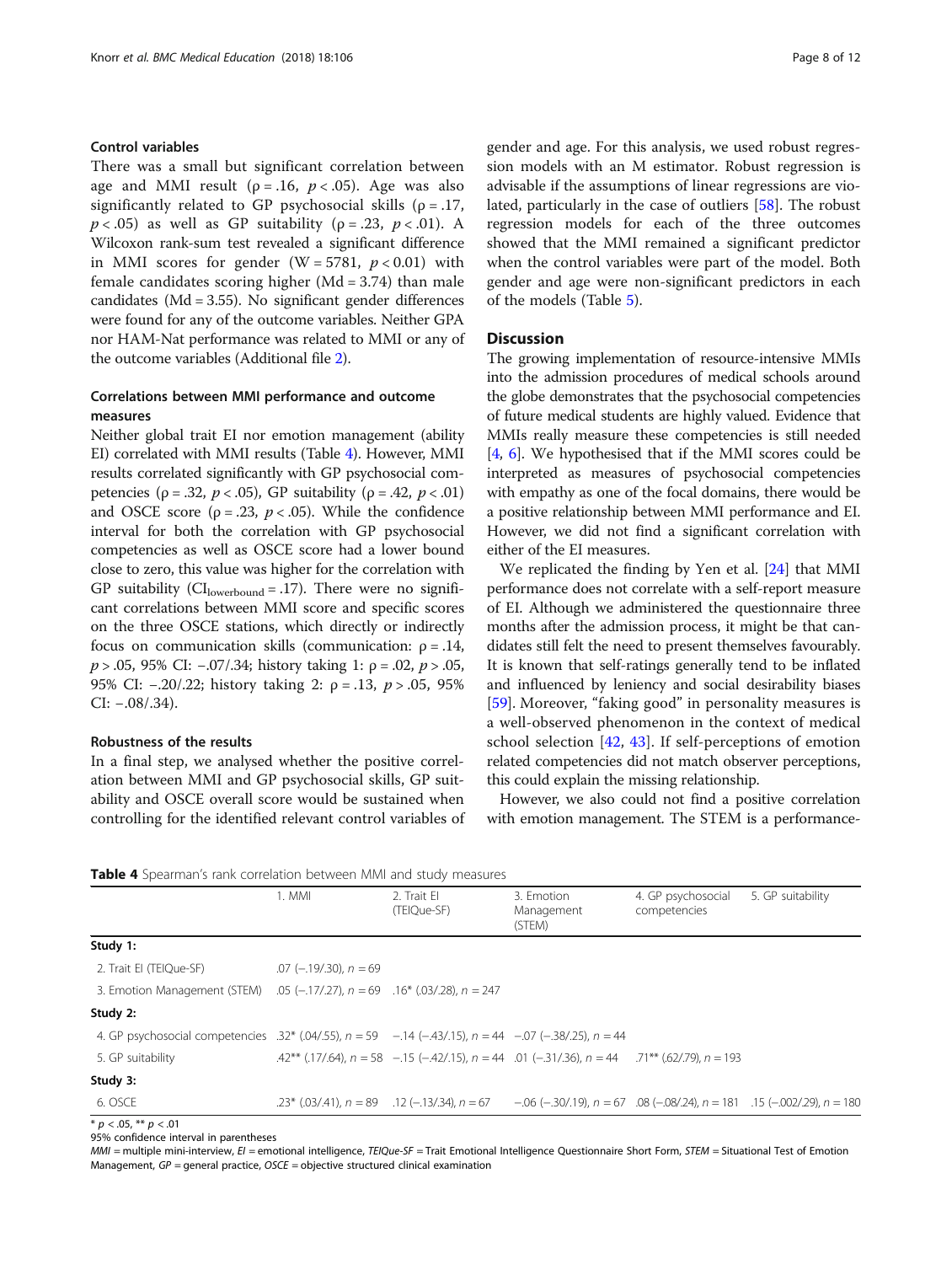<span id="page-8-0"></span>Table 5 Robust regression analyses including control variables

| Dependent variable     | Independent variable | b       | SE   | t         | df |
|------------------------|----------------------|---------|------|-----------|----|
| GP psychosocial skills | <b>MMI</b>           | 0.53    | 0.20 | $2.67*$   | 54 |
|                        | gender               | $-0.12$ | 0.11 | $-1.06$   | 54 |
|                        | age                  | 0.01    | 0.04 | 0.15      | 54 |
| GP suitability         | <b>MMI</b>           | 0.65    | 0.17 | $3.77***$ | 53 |
|                        | gender               | $-0.11$ | 0.10 | $-1.11$   | 53 |
|                        | age                  | 0.001   | 0.03 | 0.06      | 53 |
| OSCE overall score     | <b>MMI</b>           | 7.05    | 3.46 | $2.04*$   | 85 |
|                        | gender               | $-2.29$ | 1.98 | $-1.15$   | 85 |
|                        | age                  | 0.005   | 0.58 | 0.01      | 85 |

\*  $p < .05$ , \*\*  $p < .01$ 

 $b$  = robust regression coefficient, SE = standard error,  $df$  = degrees of freedom  $MMI$  = multiple mini-interview,  $GP$  = general practitioner,  $OSCE$  = objective structured clinical examination

based measure of EI in which a person's response is compared to responses by experts. This measure thereby puts an emphasis on the perspective of others on emotional intelligent behaviour, similar to raters in an MMI. It could be that emotion management in particular is too narrow a construct for the broad construct of psychosocial competencies that we want to measure in our MMI. If we look for commonalities between the definitions of empathy and emotional intelligence, both rely on understanding emotions and the ability to perceive emotions in others. One could argue that perceiving and understanding emotions are necessary for effectively managing emotions. However, we suggest further exploration of this matter and advise that future studies consider alternative ability EI measures such as the Mayer-Salovey-Caruso Emotional Intelligence Test (MSCEIT) [[60](#page-11-0)], which includes subtests related to the perception and understanding of emotions. Finally, our finding could also be due to a methodological artefact of the response format. Many of the published validity studies on the STEM relied on the multiple-choice format [[21](#page-10-0), [53](#page-11-0)–[55](#page-11-0)], although the rate-the-extent format is superior in reliability [\[50\]](#page-11-0). We decided to use the rate-theextent format of the German version because it provides more information than the multiple-choice format. There is no clear explanation yet for the difference between the response formats [\[50\]](#page-11-0). If further studies on the relationship between MMI performance and the STEM are conducted, it is advisable to take both response formats into account.

In line with our expectation, MMI results correlated with ratings of psychosocial competencies in a GP context. This finding supports the intended use of the MMI to select medical students who will demonstrate psychosocial competencies in relevant contexts. However, the finding is preliminary and there are some weaknesses in this study. We did not have the opportunity to provide all of the raters with intensive training as a means to make sure that

the frame of reference was the same for every rater. This could explain why ratings were in general very favourable. Both MMI scores and GPs' evaluations were based on observational ratings. Although we provided instruction and objective rating criteria in both cases, subjective impressions surely played an additional role in both rating processes. The GP suitability ratings were even conceptualised as an overall subjective impression. Looking at the confidence intervals, the relationship between MMI scores and GP suitability ratings seems more trustworthy than the relationship between MMI scores and GP ratings of psychosocial skills. This could mean that the positive correlation between MMI scores and GP ratings are due rather to similar subjective impressions than similar objective rating criteria. A further limitation of this study is the use of a newly developed questionnaire rather than a validated measure. We could not find a previously validated tool that would fit our purpose of concentrating on psychosocial competencies only. We worked closely with GPs and medical students who had already spent a week in a general practice to make sure that the questionnaire was tailored to the conditions and possibilities of the GP week.

This study replicates findings that MMI performance predicts OSCE performance. Yet our expectation that this relationship should be stronger for stations that focus on communication skills was not supported. It is possible that the MMI assesses a more subjective impression of general good communication skills while the OSCE communication station more strongly focuses on the objective evaluation of the correct application of communication techniques in a physician-patient interaction that are taught in medical school. We assumed that OSCE history taking stations indirectly assess communication skills but the indirect effect on these stations'scores might have been too small. Overall, the OSCE puts an emphasis on clinical skills that were not assessed in the MMI. Therefore, the correlation between MMI and OSCE could be due to similar, more general competencies that are required to handle an exam situation well [[33\]](#page-10-0). However, the lower bound of the correlation between MMI and OSCE score was close to zero which indicates that this correlation has to be interpreted with caution.

There are three general limitations to this study. First, we had drop-out rates for all three studies. Only MMI participants who were admitted could participate in the GP and OSCE studies. The response rates for the MMI subgroup in these studies were acceptable (GP study: 56%, OSCE study: 84%). However, while we were able to invite admitted and rejected MMI participants to the EI online study, only 35% of them responded to the questionnaire. Given that the questionnaire was administered online the lower response rate is not surprising and is comparable to similar studies  $[61, 62]$  $[61, 62]$  $[61, 62]$  $[61, 62]$  $[61, 62]$ . Second, results are impaired by range restriction  $[63]$  $[63]$  because candidates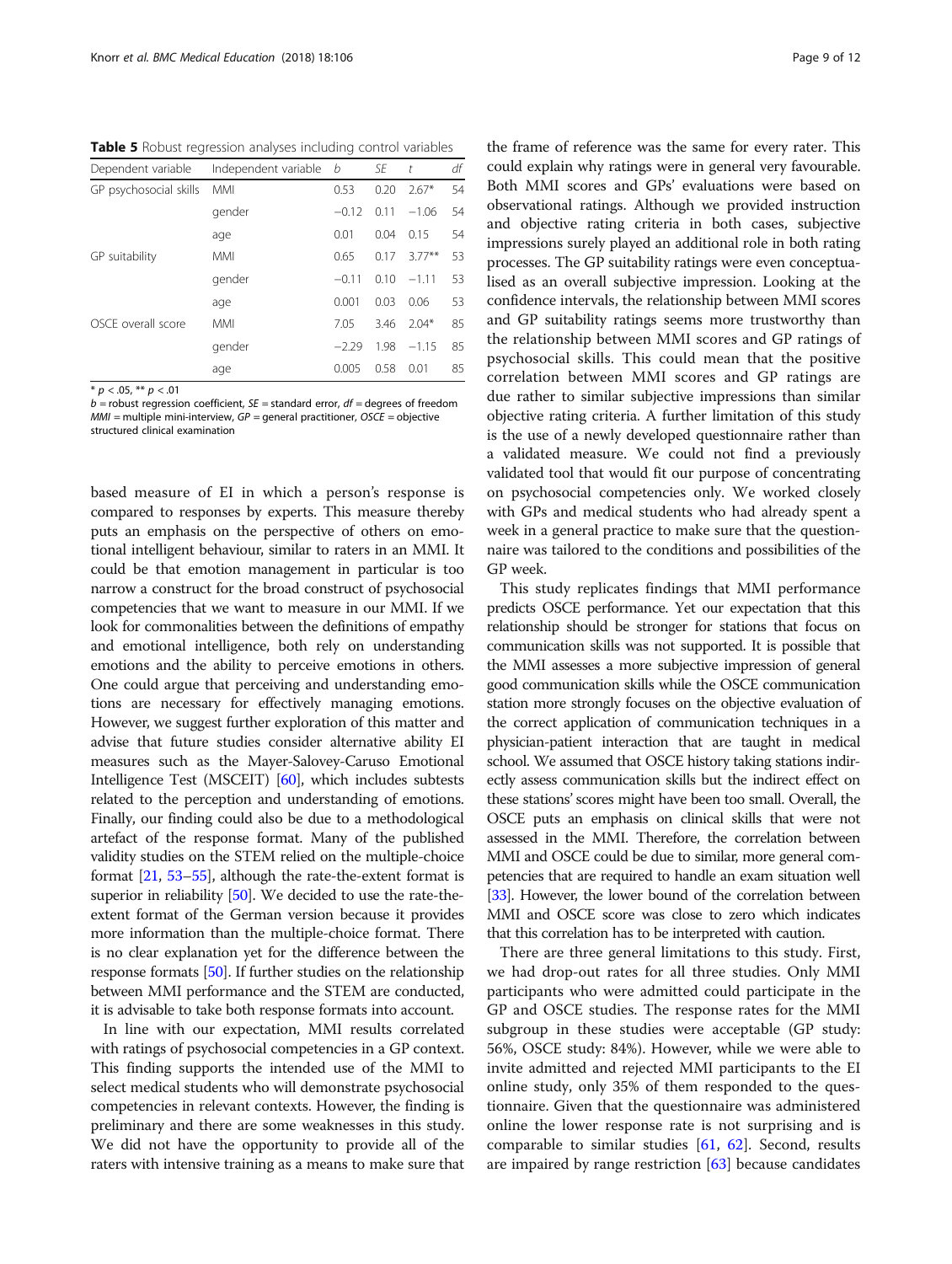<span id="page-9-0"></span>with low MMI values were not admitted. However, this limitation most likely weakens the correlations between MMI performance and GP ratings or OSCE scores. It is therefore probable that the actual correlations are even higher. Moreover, range restriction could also be one reason for the non-association between MMI results and OSCE communication stations. The third general limitation is that we only analysed one cohort at one medical school over the course of two years. Further follow-up studies are under way in which we will analyse whether our findings are robust over cohorts and for later time points. Multi-centre studies based on the same MMI would allow to further test the generalisability of evidence regarding the validity of the MMI.

## Conclusion

In this study, we inspected three criteria that we expected to be related to MMI performance. The strongest association was found in a practical context with the evaluation of students' suitability for the medical profession. Here, the medical students worked in a multi-professional team and formed initial relationships with real patients without the pressure of an exam. The Hamburg MMI was not developed to primarily predict good performance at exams or personality tests, but rather to predict behaviour in a real-life professional context. Therefore, this finding provides preliminary support for the assumption that we can generalize from the behaviour in the MMI context to a professional context where psychosocial competencies are very relevant. Future validation studies need to investigate further associations with desired outcome criteria, particularly with regard to patients' perceptions of the medical student. While we could find predictive validity evidence for the Hamburg MMI, it remains uncertain whether the claim that MMI scores represent psychosocial competencies as defined in the introduction holds true. The results indicate that more elaboration on a comprehensive theory for psychosocial competencies and the MMI as an assessment tool is necessary.

## Additional files

[Additional file 1:](https://doi.org/10.1186/s12909-018-1208-0) Appendix 1, Research questionnaire, English translation of the questionnaire which was developed for the general practice study (DOCX 30 kb)

[Additional file 2:](https://doi.org/10.1186/s12909-018-1208-0) Appendix 2, Tests for control variables, Statistical analyses of the relationship between the control variables (gender, age, GPA and HAM-Nat) and study variables (MMI and outcome measures) (DOCX 14 kb)

#### Abbreviations

EI: Emotional intelligence; GP: General practice; GPA: Grade point average; HAM-Nat: Hamburg natural science test; MMI: Multiple mini-interview; OSCE: Objective structured clinical examination; STEM: Situational Test of Emotion Management; TEIQue-SF: Trait Emotional Intelligence Questionnaire

#### Acknowledgements

The authors would like to thank Hubertus Meyer for his contributions to the development of the general practice questionnaire and Kerstin Schrom for her assistance in organizing the data collection for the general practice study.

#### Funding

This project was funded by the Federal Ministry of Education and Research in Germany (BMBF), funding code 01PL12033. The responsibility for the content of this publication lies with the publishers and authors.

#### Availability of data and materials

The datasets used and/or analysed during the current study are available from the corresponding author on reasonable request.

#### Authors' contributions

MK, AS, ME and WH all contributed to conception and the design of the work. MK, AS, JL and SZ were responsible for the data acquisition. MK analyzed the data and drafted the manuscript. All authors revised the manuscript critically and approved of the final version for publication.

#### Authors' information

Dipl.-Psych. Mirjana Knorr is a psychologist with a special interest in work and organizational psychology. She is a researcher and PhD student at the University Medical Centre Hamburg-Eppendorf. Her PhD thesis focuses on reliability and validity aspects of the Hamburg multiple mini-interview for the selection of medical students.

Dipl.-Psych. Anja Schwibbe is a psychologist with experiences in different personnel selection areas. She is a researcher at the University Medical Centre Hamburg-Eppendorf. Her research interests are mainly in the domains of development and validation of selection tests, with a special focus on situational judgment tests.

Dr. med. Maren Ehrhardt is a general practitioner and works at the Institute of General Practice/primary care at the University Medical Centre Hamburg Eppendorf. She is involved in the improvement and accomplishment of the old and new (iMED) undergraduate curriculum and the teaching program in primary care.

Dipl.-Psych. Janina Lackamp is a psychologist and PhD student at the University Medical Centre Hamburg-Eppendorf. Her research interests center mainly on undergraduate student selection with a focus on empathy and its measurement. She is doing her clinical training in psychodynamic psychotherapy.

Stefan Zimmermann, MSc, works on the application of statistical methods in educational psychology. He is a researcher at the University Medical Centre Hamburg-Eppendorf and a PhD student at the University of Bamberg. Recent research focused on validity of a reading test and the test security in a science test.

Wolfgang Hampe, PhD, is professor for biochemistry at the University Medical Centre Hamburg-Eppendorf. He has completed a Master's degree in Medical Education and is responsible for the development and implementation of the student admission tests.

#### Ethics approval and consent to participate

The local ethics commission board (Ethik-Kommission der Ärztekammer Hamburg, PV4983) approved this research as not constituting research with human subjects ("kein Forschungsvorhaben am Menschen") in a clinical sense. All students who were included in the analysis gave their written informed consent to collect, match and analyse their admission and study data.

#### Competing interests

The authors declare that they have no competing interests.

#### Publisher's Note

Springer Nature remains neutral with regard to jurisdictional claims in published maps and institutional affiliations.

#### Author details

<sup>1</sup>Department of Biochemistry and Molecular Cell Biology, University Medical Center Hamburg-Eppendorf (UKE), N30, Martinistraße 52, 20246 Hamburg, Germany. <sup>2</sup>Department of General Practice / Primary Care, University Medical Center Hamburg-Eppendorf (UKE), W37, Martinistraße 52, 20246 Hamburg, Germany.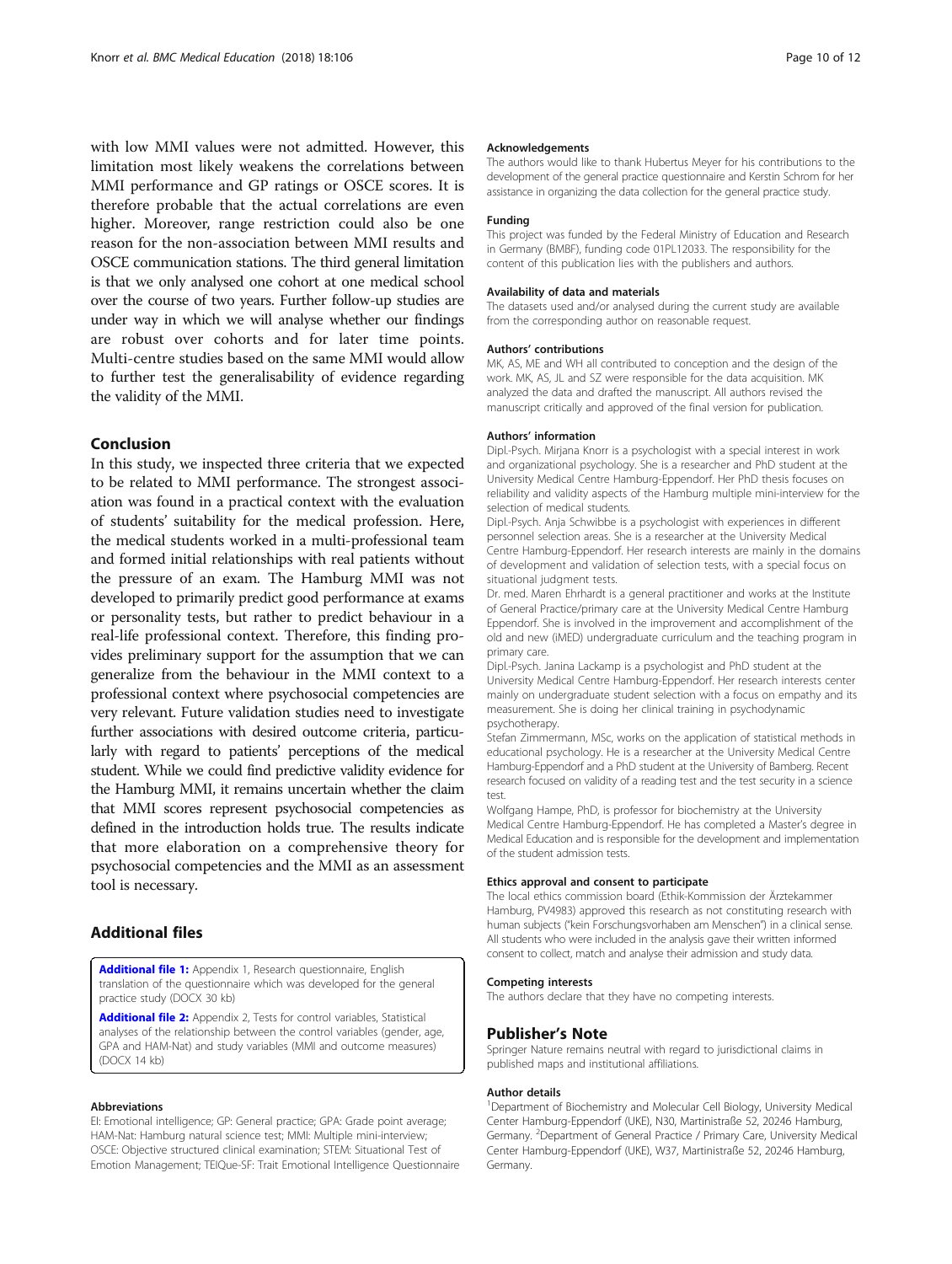#### <span id="page-10-0"></span>Received: 8 June 2017 Accepted: 20 April 2018 Published online: 14 May 2018

#### References

- 1. Frank JR, Snell L, Sherbino J, editors. CanMEDS 2015 physician competency framework. Ottawa: Royal College of Physicians and Surgeons of Canada; 2015.
- 2. Koenig TW, Parrish SK, Terregino CA, Williams JP, Dunleavy DM, Volsch JM. Core personal competencies important to entering students' success in medical school: what are they and how could they be assessed early in the admission process? Acad Med. 2013;88:603–13.
- Lambe P, Bristow D. What are the most important non-academic attributes of good doctors? A Delphi survey of clinicians. Med Teach. 2010;32:e347–e54.
- 4. Patterson F, Knight A, Dowell J, Nicholson S, Cousans F, Cleland J. How effective are selection methods in medical education? A systematic review. Med Educ. 2016;50:36–60.
- 5. Eva KW, Rosenfeld J, Reiter HI, Norman GR. An admissions OSCE: the multiple mini-interview. Med Educ. 2004;38:314–26.
- Knorr M, Hissbach J. Multiple mini-interviews: same concept, different approaches. Med Educ. 2014;48:1157–75.
- 7. Pau A, Jeevaratnam K, Chen YS, Fall AA, Khoo C, Nadarajah VD. The multiple mini-interview (MMI) for student selection in health professions training - a systematic review. Med Teach. 2013;35:1027–41.
- Rees EL, Hawarden AW, Dent G, Hays R, Bates J, Hassell AB. Evidence regarding the utility of multiple mini-interview (MMI) for selection to undergraduate health programs: a BEME systematic review: BEME guide no. 37. Med Teach. 2016;38:443–55.
- 9. Roberts C, Walton M, Rothnie I, Crossley J, Lyon P, Kumar K, Tiller D. Factors affecting the utility of the multiple mini-interview in selecting candidates for graduate-entry medical school. Med Educ. 2008;42:396–404.
- 10. Roberts C, Zoanetti N, Rothnie I. Validating a multiple mini-interview question bank assessing entry-level reasoning skills in candidates for graduate-entry medicine and dentistry programmes. Med Educ. 2009;43:350–9.
- 11. Eva KW, Reiter HI, Trinh K, Wasi P, Rosenfeld J, Norman GR. Predictive validity of the multiple mini-interview for selecting medical trainees. Med Educ. 2009;43:767–75.
- 12. Eva KW. On the generality of specificity. Med Educ. 2003;37:587–8.
- 13. Lievens F, De Koster L, Schollaert E. Current theory and practice of assessment centers: the importance of trait activation. In: Cartwright S, Cooper CL, editors. The Oxford handbook of personnel psychology. Oxford: Oxford University Press; 2008. p. 215–33.
- 14. Lievens F, Schollaert E, Keen G. The interplay of elicitation and evaluation of trait-expressive behavior: evidence in assessment center exercises. J Appl Psychol. 2015;100:1169–88.
- 15. Hissbach JC, Sehner S, Harendza S, Hampe W. Cutting costs of multiple mini-interviews – changes in reliability and efficiency of the Hamburg medical school admission test between two applications. BMC Med Educ. 2014;14:1–10.
- 16. Decety J, Fotopoulou A. Why empathy has a beneficial impact on others in medicine: unifying theories. Front Behav Neurosci. 2014;8:457.
- 17. Mayer JD, Salovey P, Caruso D. Models of emotional intelligence. In: Sternberg R, editor. Handbook of intelligence. Cambridge, UK: Cambridge University Press; 2000. p. 396–420.
- 18. Yen W, Hovey R, Hodwitz K, Zhang S. An exploration of the relationship between emotional intelligence (EI) and the multiple mini-interview (MMI). Adv Health Sci Educ Theory Pract. 2011;16:59–67.
- 19. Leddy JJ, Moineau G, Puddester D, Wood TJ, Humphrey-Murto S. Does an emotional intelligence test correlate with traditional measures used to determine medical school admission? Acad Med. 2011;86:S39–41.
- 20. Carr SE. Emotional intelligence in medical students: does it correlate with selection measures? Med Educ. 2009;43:1069–77.
- 21. Libbrecht N, Lievens F, Carette B, Cote S. Emotional intelligence predicts success in medical school. Emotion. 2014;14:64–73.
- 22. Patterson F, Tavabie A, Denney M, Kerrin M, Ashworth V, Koczwara A, MacLeod S. A new competency model for general practice: implications for selection, training, and careers. Br J Gen Pract. 2013;63:e331–8.
- 23. Sans-Corrales M, Pujol-Ribera E, Gené-Badia J, Pasarín-Rua MI, Iglesias-Pérez B, Casajuana-Brunet J. Family medicine attributes related to satisfaction, health and costs. Fam Pract. 2006;23:308–16.
- 24. Derksen F, Bensing J, Lagro-Janssen A. Effectiveness of empathy in general practice: a systematic review. Br J Gen Pract. 2013;63:e76–84.
- 25. Kearley KE, Freeman GK, Heath A. An exploration of the value of the personal doctor-patient relationship in general practice. Br J Gen Pract. 2001;51:712–8.
- 26. Reiter HI, Eva KW, Rosenfeld J, Norman GR. Multiple mini-interviews predict clerkship and licensing examination performance. Med Educ. 2007;41:378–84.
- 27. Hadad A, Gafni N, Moshinsky A, Turvall E, Ziv A, Israeli A. The multiple mini-interviews as a predictor of peer evaluations during clinical training in medical school. Med Teach. 2016;38:1172–9.
- 28. Meredith KE, Dunlap MR, Baker HH. Subjective and objective admissions factors as predictors of clinical clerkship performance. J Med Educ. 1982;57:743–51.
- 29. Bindal T, Wall D, Goodyear HM. Performance of paediatric senior house officers following changes in recruitment. Med Teach. 2007;29:501–3.
- 30. Burkhardt JC, Stansfield RB, Vohra T, Losman E, Turner-Lawrence D, Hopson LR. Prognostic value of the multiple mini-interview for emergency medicine residency performance. J Emerg Med. 2015;49:196–202.
- 31. Bachmann C, Abramovitch H, Barbu CG, Cavaco AM, Elorza RD, Haak R, et al. A European consensus on learning objectives for a core communication curriculum in health care professions. Patient Educ Couns. 2013;93:18–26.
- 32. Eva KW, Reiter HI, Rosenfeld J, Norman GR. The ability of the multiple miniinterview to predict preclerkship performance in medical school. Acad Med. 2004;79:S40–2.
- 33. Husbands A, Dowell J. Predictive validity of the Dundee multiple miniinterview. Med Educ. 2013;47:717–25.
- Kelly ME, Dowell J, Husbands A, Newell J, O'Flynn S, Kropmans T, et al. The fairness, predictive validity and acceptability of multiple mini interview in an internationally diverse student population- a mixed methods study. BMC Med Educ. 2014;14:267.
- 35. Lee HJ, Park SB, Park SC, Park WS, Ryu SW, Yang JH, et al. Multiple miniinterviews as a predictor of academic achievements during the first 2 years of medical school. BMC Res Notes. 2016;9:93.
- 36. Graf J, Smolka R, Simoes E, Zipfel S, Junne F, Holderried F, et al. Communication skills of medical students during the OSCE: gender-specific differences in a longitudinal trend study. BMC Med Educ. 2017;17:75.
- 37. Christov-Moore L, Simpson EA, Coude G, Grigaityte K, Iacoboni M, Ferrari PF. Empathy: gender effects in brain and behavior. Neurosci Biobehav Rev. 2014;46(Pt 4):604–27.
- 38. Ross M, Walker I, Cooke L, Raman M, Ravani P, Coderre S, McLaughlin K. Are female applicants rated higher than males on the multiple mini-interview? Findings from the University of Calgary. Acad Med. 2017;92:841–6.
- 39. Hissbach JC, Klusmann D, Hampe W. Dimensionality and predictive validity of the HAM-Nat, a test of natural sciences for medical school admission. BMC Med Educ. 2011;11:1–11.
- 40. Cherniss C. Emotional intelligence: toward clarification of a concept. Ind Organ Psychol. 2010;3:110–26.
- 41. Cherry MG, Fletcher I, O'Sullivan H, Dornan T. Emotional intelligence in medical education: a critical review. Med Educ. 2014;48:468–78.
- 42. Griffin B, Wilson I. Faking good: self-enhancement in medical school applicants. Med Educ. 2012;46:485–90.
- 43. Yusoff MSB. Faking good in personality and emotional intelligent tests: selfenhancement among a cohort of medical school applicants. Education in Medicine Journal. 2013;5:e60–71.
- 44. Petrides KV, Furnham A. The role of trait emotional intelligence in a gender-specific model of organizational variables. J Appl Soc Psychol. 2006;36:552–69.
- 45. Petrides KV. Psychometric properties of the trait emotional intelligence questionnaire (TEIQue). In: Stough C, Saklofske DH, Parker JD, editors. Assessing emotional intelligence: theory, research, and applications. New York: Springer; 2009. p. 85–101.
- 46. Freudenthaler HH, Neubauer AC, Gabler P, Scherl WG, Rindermann H. Testing and validating the trait emotional intelligence questionnaire (TEIQue) in a German-speaking sample. Pers Individ Dif. 2008;45:673–8.
- 47. Jacobs I, Sim C-W, Zimmermann J. The German TEIQue-SF: factorial structure and relations to agentic and communal traits and mental health. Pers Individ Dif. 2015;72:189–94.
- 48. Andrei F, Siegling AB, Aloe AM, Baldaro B, Petrides KV. The incremental validity of the trait emotional intelligence questionnaire (TEIQue): a systematic review and meta-analysis. J Pers Assess. 2016;98:261–76.
- Arora S, Ashrafian H, Davis R, Athanasiou T, Darzi A, Sevdalis N. Emotional intelligence in medicine: a systematic review through the context of the ACGME competencies. Med Educ. 2010;44:749–64.